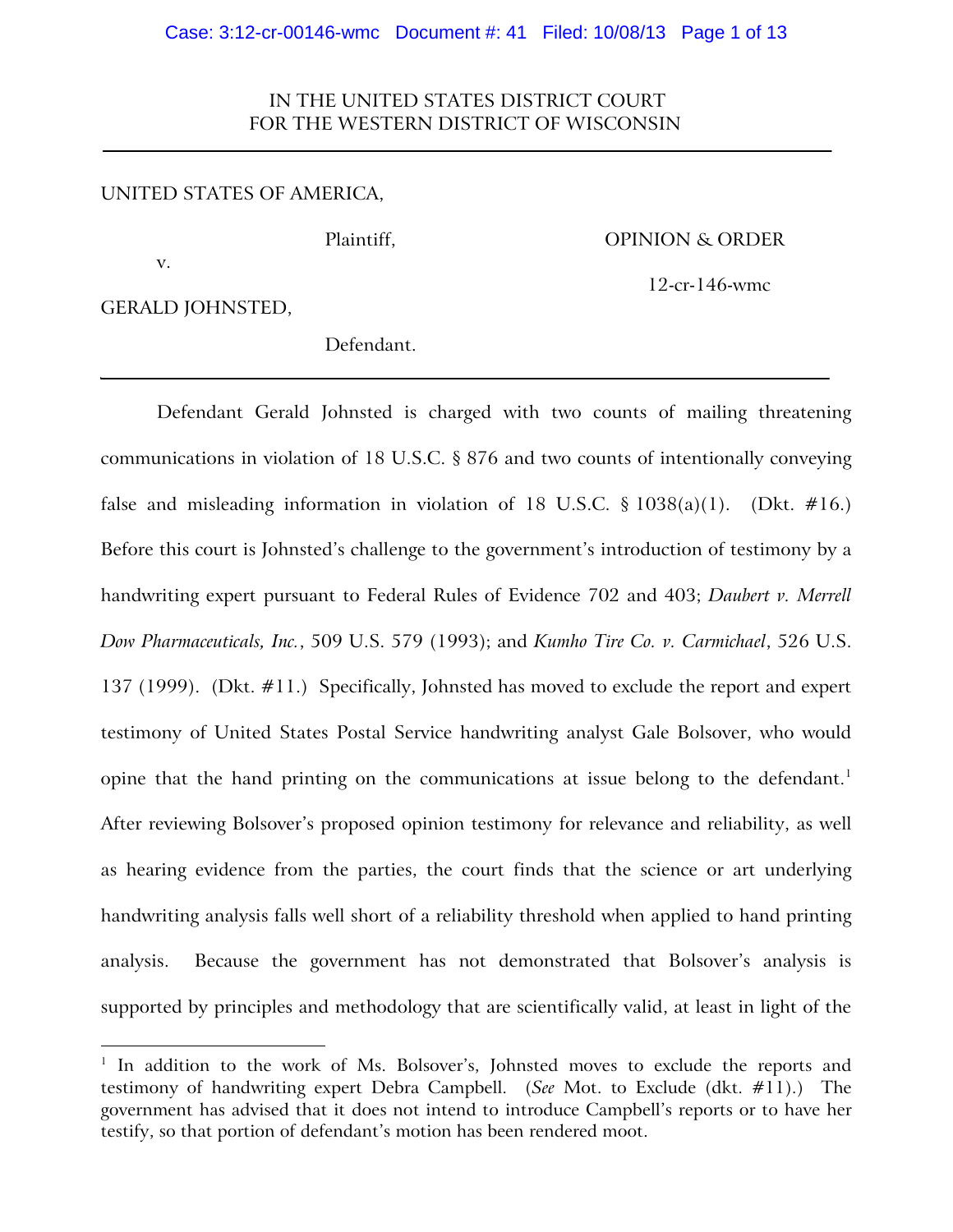particular facts and circumstances of this case, the court will exclude Bolsover's testimony and report.

## RELEVANT FACTS

On or about August 14, 2009, B.D. and his wife received communications by mail containing threats to injure them. Both the communications and the address on the envelope were printed by hand. U.S. Postal Service personnel designated those documents as Q-1-A, Q-1-B and Q-1-C. Additional threatening communications were delivered by mail on or about January 2, 2010, which were designated Q-2-1 and Q-2-2. These communications were also hand printed.

Examiners acquired handwriting exemplars (designated as K-1-1 through K-1-19) from defendant on March 10, 2010. After analyzing the questioned documents and known documents supplemented by Exhibits K-3 through K-5, Gale Bolsover produced a report on February 2, 2012, concluding that "Gerald Johnsted . . . has been identified as the writer of the questioned entries." (Dkt.  $\#14-4$ .)

Defendant Johnsted was indicted on November 7, 2012. (Dkt. #1.) On March 4, 2013, the defendant moved to exclude any reports and testimony as to handwriting analysis that the government planned to offer. (Dkt. #11.) This court held a *Daubert* hearing on July 25, 2013, to aid it in determining whether this evidence was sufficiently reliable and relevant to be admissible under Rule 702. (Dkt. #27.)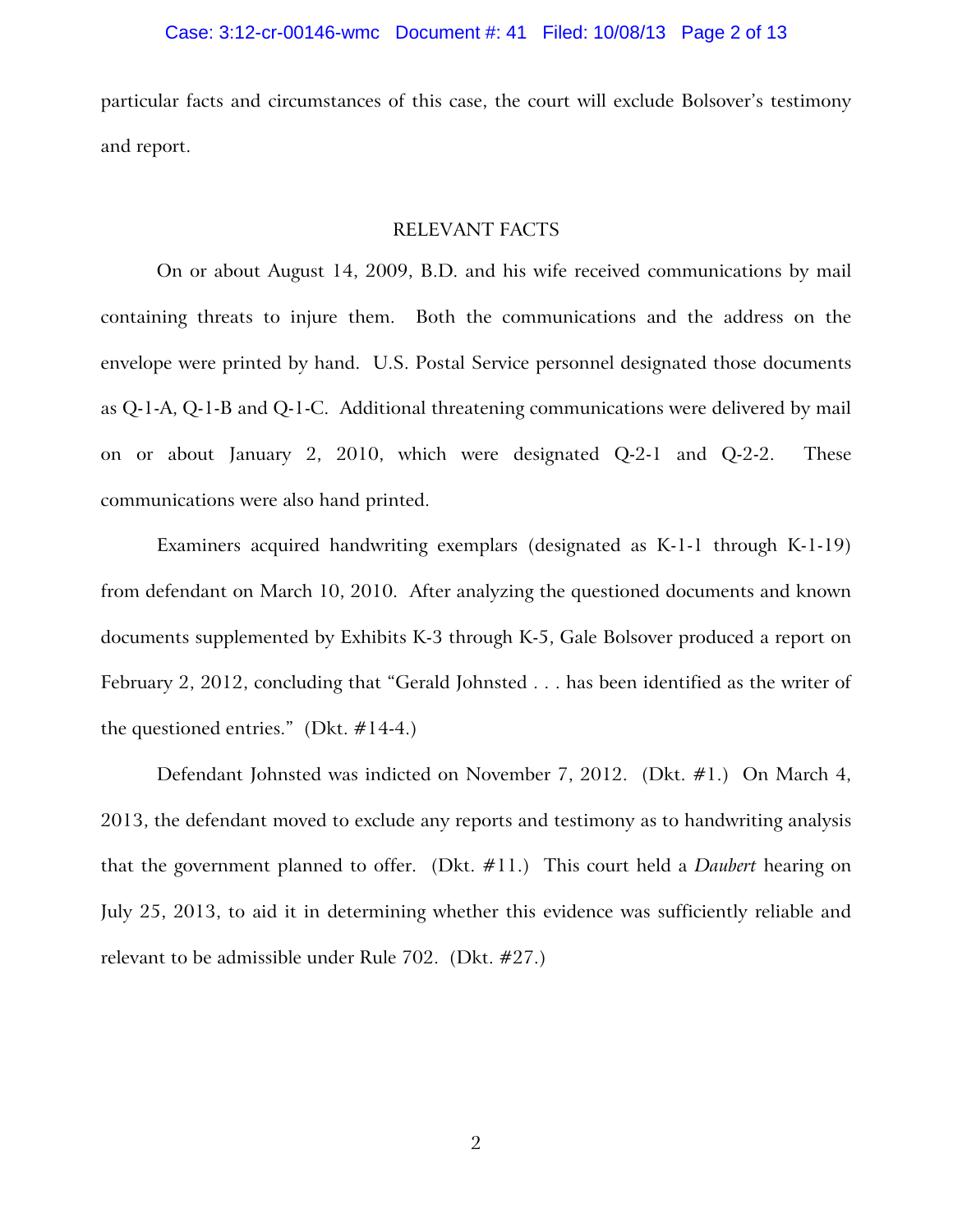## OPINION

Federal Rule of Evidence 702 states that an expert may testify in the form of an

opinion or otherwise only if:

- (a) The expert's scientific, technical, or other specialized knowledge will help the trier of fact to understand the evidence or to determine a fact in issue;
- (b) The testimony is based on sufficient facts or data;
- (c) The testimony is the product of reliable principles and methods; and
- (d) The expert has reliably applied the principles and methods to the facts of the case.

Fed. R. Evid. 702.

Pursuant to Rule 702, the United States Supreme Court has charged trial judges with ensuring "that any and all scientific testimony or evidence admitted is not only relevant, but reliable." *Daubert*, 509 U.S. at 589. This obligation entails making "a preliminary assessment of whether the reasoning or methodology underlying the testimony is scientifically valid and of whether that reasoning or methodology properly can be applied to the facts in issue." *Id.* at 592-93. In *Daubert,* the Supreme Court dealt specifically with scientific testimony. In *Kumho Tire*, the Court held that the trial court's gatekeeping responsibility applies to "all 'scientific,' 'technical,' or 'other specialized' matters within [Rule 702's] scope." *Kumho Tire Co.*, 526 U.S. at 147. The Court also emphasized in *Kumho Tire* that a trial court's role is "to determine reliability *in light of the particular facts and circumstances of the particular case.*" *Id.* at 158 (emphasis added).

This court must, therefore, determine whether Bolsover's opinions "rest[] on a reliable foundation" -- that is, whether they are based on scientifically valid principles -- and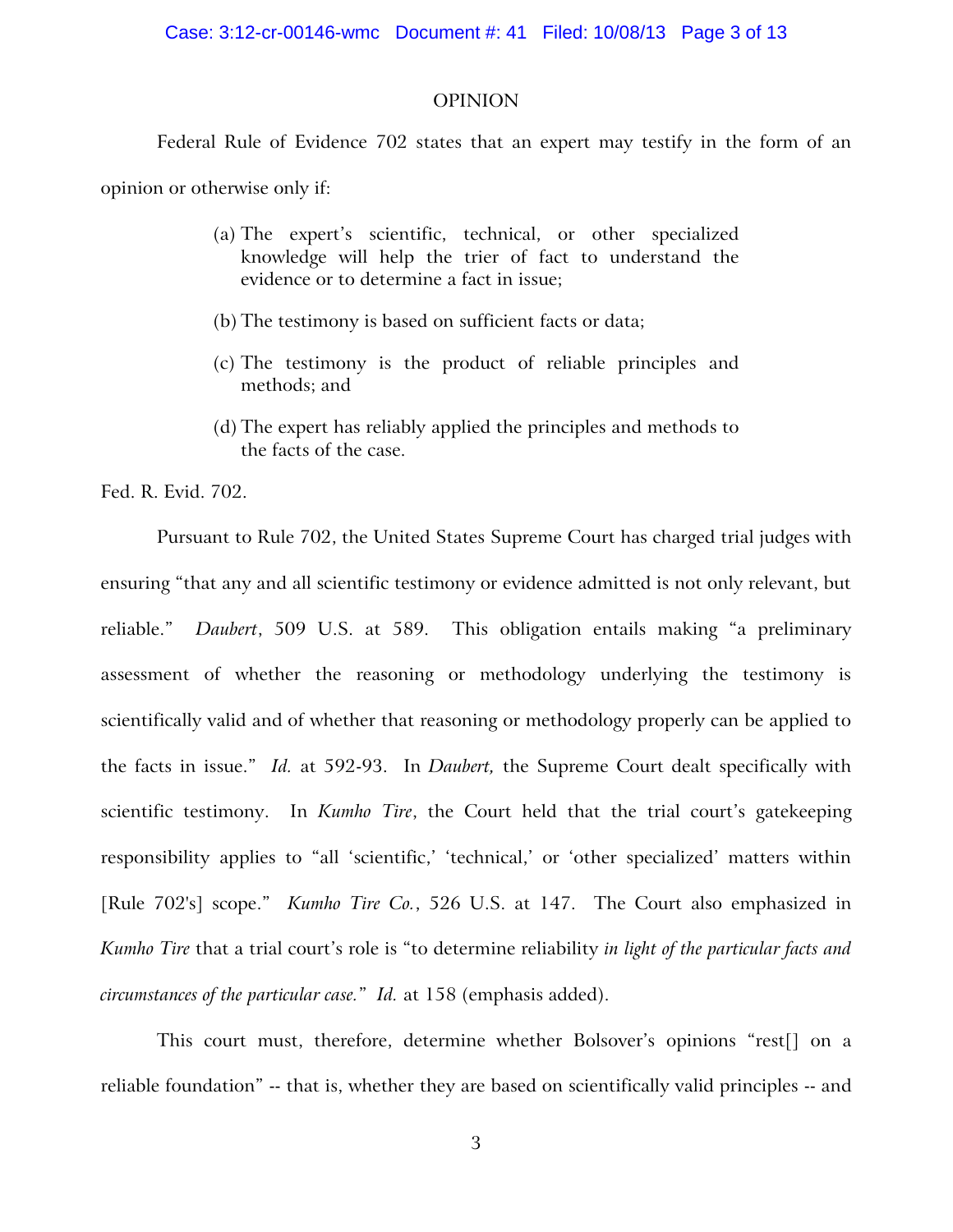#### Case: 3:12-cr-00146-wmc Document #: 41 Filed: 10/08/13 Page 4 of 13

"[are] relevant to the task at hand." *Daubert*, 509 U.S. at 597. The "task at hand" in this case is Bolsover's analysis comparing unknown hand printing samples to known hand printing samples.

In *Daubert*, the Supreme Court laid out several factors that a court may consider in assessing the reliability of evidence: (1) whether the technique can be and has been tested; (2) whether it has been subjected to peer review and publication; (3) the known or potential rate of error; (4) the existence and maintenance of standards controlling the technique's operations; and (5) "general acceptance" within the relevant scientific community. *Daubert*, 509 U.S. at 593-94. These factors are "meant to be helpful, not definitive." *Kumho Tire Co.*, 526 U.S. at 151. "[W]hether *Daubert's* specific factors are, or are not, reasonable measures of reliability in a particular case is a matter that the law grants the trial judge broad latitude to determine." *Id.* at 153. The inquiry's "overarching subject is the scientific validity – and thus the evidentiary relevance and reliability – of the principles that underlie a proposed submission." *Daubert,* 509 U.S. at 594-95. "The focus, of course, must be solely on principles and methodology, not on the conclusions that they generate." *Id.* at 595.

In this case, both parties (and the government in particular) cite a large number of cases addressing whether hand*writing* analysis passes muster under *Daubert.* Given this court's obligation to inquire into the evidence's reliability, the court devotes most of this opinion to analyzing the expert testimony with reference to the *Daubert* factors, while maintaining an overarching focus on the scientific validity of the principles underlying the methodology of hand *printing* analysis, to determine their relevance and reliability "in light of the facts and circumstances of this particular case."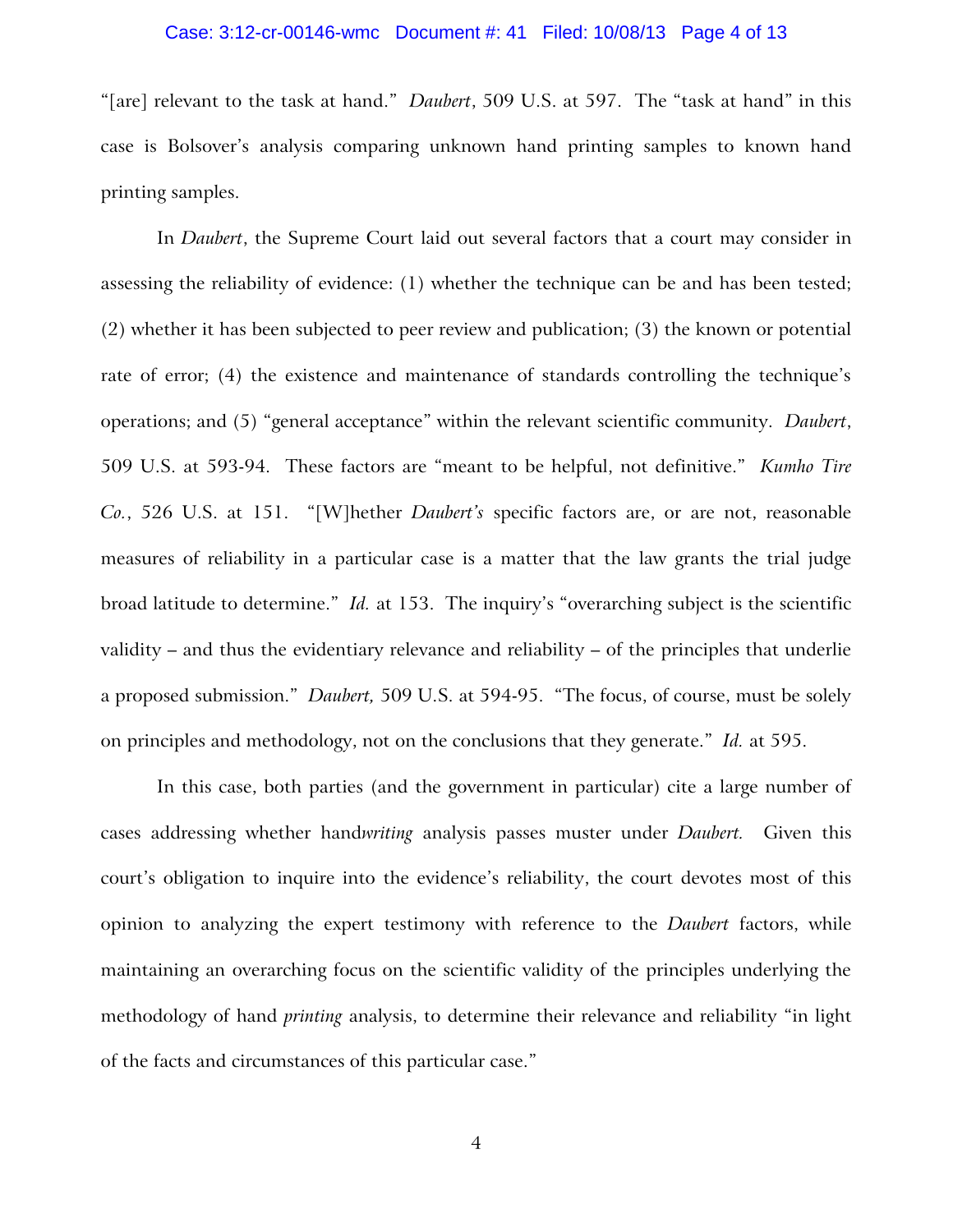#### Case: 3:12-cr-00146-wmc Document #: 41 Filed: 10/08/13 Page 5 of 13

The Supreme Court advises that the first *Daubert* factor -- whether a theory or technique has been tested -- is "a key question" in the analysis. *Daubert*, 509 U.S. at 593. Both the government and its expert explain that the art of handwriting analysis is premised on two main principles: "handwriting is unique, meaning that no two people write exactly alike, and no one person writes exactly the same way twice." (Pl.'s Br. (dkt.  $\#30$ ) 6.) As guiding principles for expert analysis, these would appear more dubious than many, but purportedly they form the foundation for a science able to detect (1) qualities unique to the writing of but one person (the principle of individuality); and (2) the telltale marks of someone attempting to copy or closely mimic that uniqueness (the principle of variation). [http://www.fbi.gov/about-us/lab/forensic-science-communications/review/2009\\_10\\_review02.](http://www.fbi.gov/about-us/lab/forensic-science-communications/review/2009_10_review02) htm/; *see also United States v. Starzecpyzel*, 880 F. Supp. 1027, 1031-32 (S.D.N.Y. 1995).

The government cites to a number of studies as demonstrating that handwriting is unique, including some showing that twins' writings were individualistic and others demonstrating computer software's ability to measure selected handwriting features. (Pl.'s Br. (dkt. #30) 6-7.) Defendant contends that these studies are problematic, and that even one of the government's own studies states that "the individuality of writing in handwritten notes and documents has not been established with scientific rigor." (Def.'s Reply (dkt. #31) 4 (quoting Pl.'s Exh. 12, at 1).) Defendant also points out that Bolsover knows of no studies supporting the second fundamental premise of handwriting analysis -- that no one person writes exactly the same way twice. (*Id.*)

Even accepting that studies have adequately tested the first principle -- that all handwriting is unique -- the government does not dispute the troubling lack of evidence testing or supporting the second fundamental premise of handwriting analysis. Even more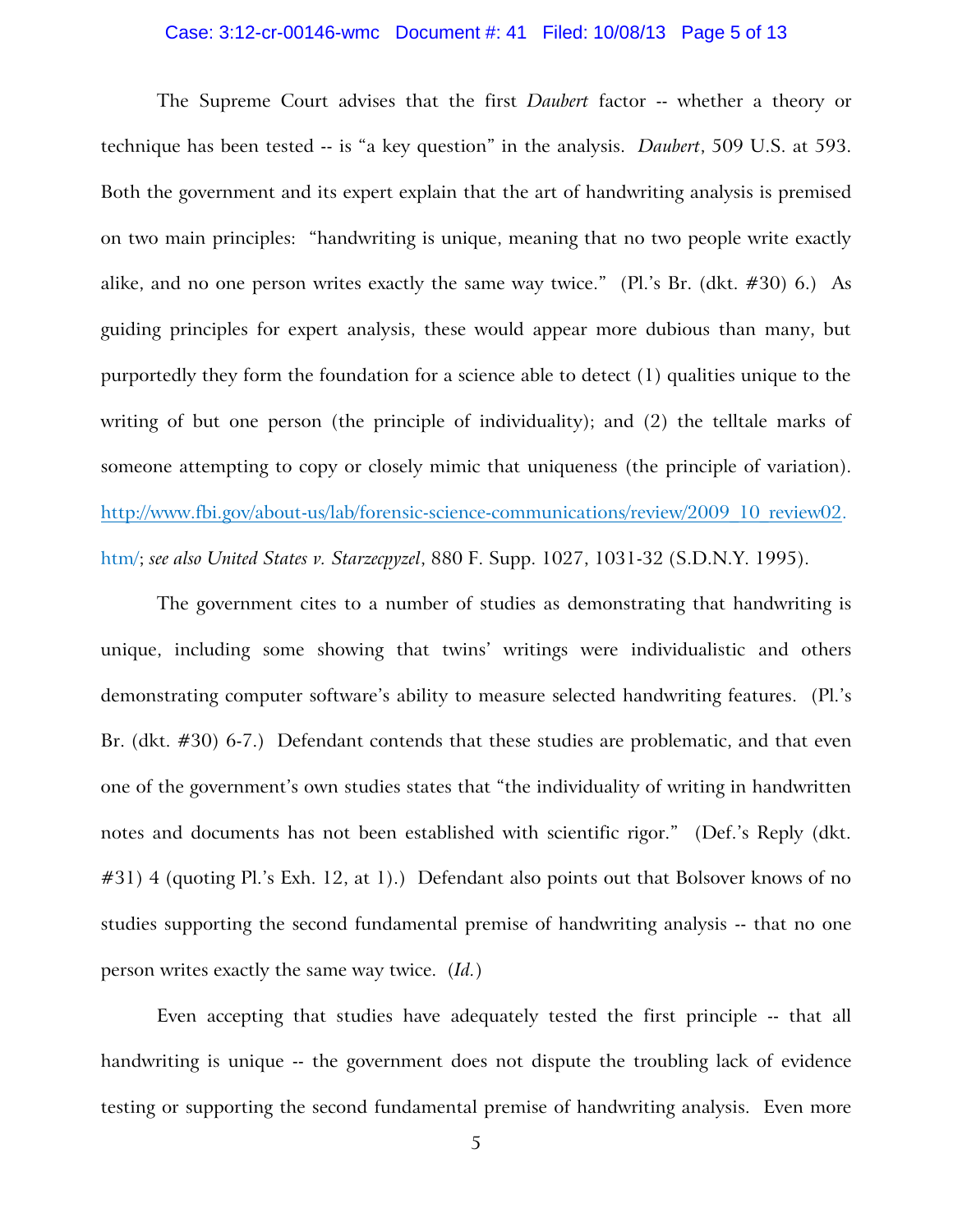#### Case: 3:12-cr-00146-wmc Document #: 41 Filed: 10/08/13 Page 6 of 13

troubling is an apparent lack of double blind studies demonstrating the ability of certified experts to distinguish between individual's handwriting or identify forgeries to any reliable degree of certainty. This lack of testing has serious repercussions on a practical level: because the entire premise of interpersonal individuality and intrapersonal variations of handwriting remains untested in reliable, double blind studies, the task of distinguishing a minor intrapersonal variation from a significant interpersonal difference -- which is necessary for making an identification or exclusion -- cannot be said to rest on scientifically valid principles. The lack of testing also calls into question the reliability of analysts' highly discretionary decisions as to whether some aspect of a questioned writing constitutes a difference or merely a variation; without any proof indicating that the distinction between the two is valid, those decisions do not appear based on a reliable methodology. With its underlying principles at best half-tested, handwriting analysis itself would appear to rest on a shaky foundation. *See Deputy v. Lehman Bros., Inc.*, 345 F.3d 494, 509 (7th Cir. 2003) (noting that among courts, "there appears to be some divergence of opinion as to the soundness of handwriting analysis").

This is compounded in the present case by the fact that Bolsover purports to have engaged in hand *printing*, not handwriting, analysis. Given that the written communications at issue in this case are exclusively printing, and limited printing at that, this court is obligated to consider that specific discipline. *See Kumho Tire*, 526 U.S. at 158. The government argues that distinguishing between hand printing and handwriting is "a distinction without a difference," (Pl.'s Br. (dkt. #30) 23.) As support, it points out that many, if not all, of the standards governing analysis of hand printing are identical to those governing analysis of handwriting. For instance, the government notes that Forensic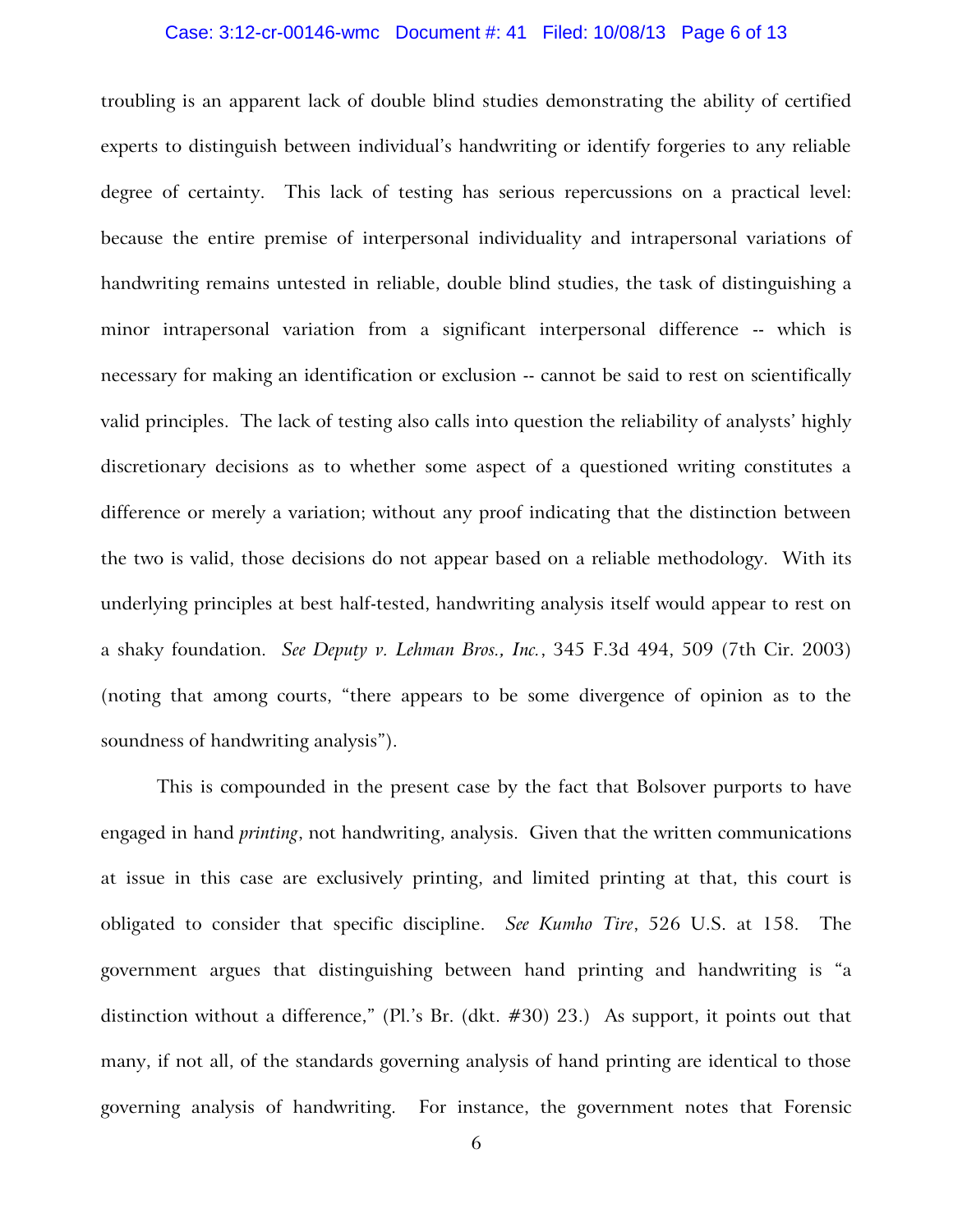#### Case: 3:12-cr-00146-wmc Document #: 41 Filed: 10/08/13 Page 7 of 13

Document Examiners ("FDEs") are "trained to treat hand printing and handwriting the same" and that they "look at the same class characteristics and individual characteristics in the writing." (*Id.* at 24.) The Scientific Working Group for Forensic Document Examination ("SWGDOC") does not distinguish between the two, defining a "handwritten item" as "an item bearing something written by hand (for example, cursive writing, hand printing, signatures)." (*Id.* at 9.) And the examination standards "make clear there is no difference in the examination protocol" when examining hand printing, rather than handwriting. (*Id.* at 24.)

These facts may well be true, but it is this very lack of distinction that the court finds problematic. The government's evidence indicates only that current standards of analysis are the same for handwriting and hand printing, not that they *should* be. The absence of such evidence might be less important if a consensus existed that hand printing and handwriting can reliably be analyzed in the same way, but that is not the case. As defendant points out and Bolsover conceded, "eminent authorities in the field of handwriting comparison state that critical differences exist in the analysis of hand printed and cursive documents." (Def.'s Reply (dkt. #31) 2 (citing Hr'g Tr. (dkt. #29) 56, 57).) Indeed, most of the studies on handwriting analysis cited by both parties either do not involve hand printing or do not distinguish between the two, despite the apparent differences that exist.

More problematic still, those studies that *do* involve hand printing have yielded ambiguous results. For example, the 2003 Kam study upon which the government relies indicates FDEs made correct identifications less frequently than laypersons in hand printing analyses (though they also made incorrect identifications less frequently than laypersons).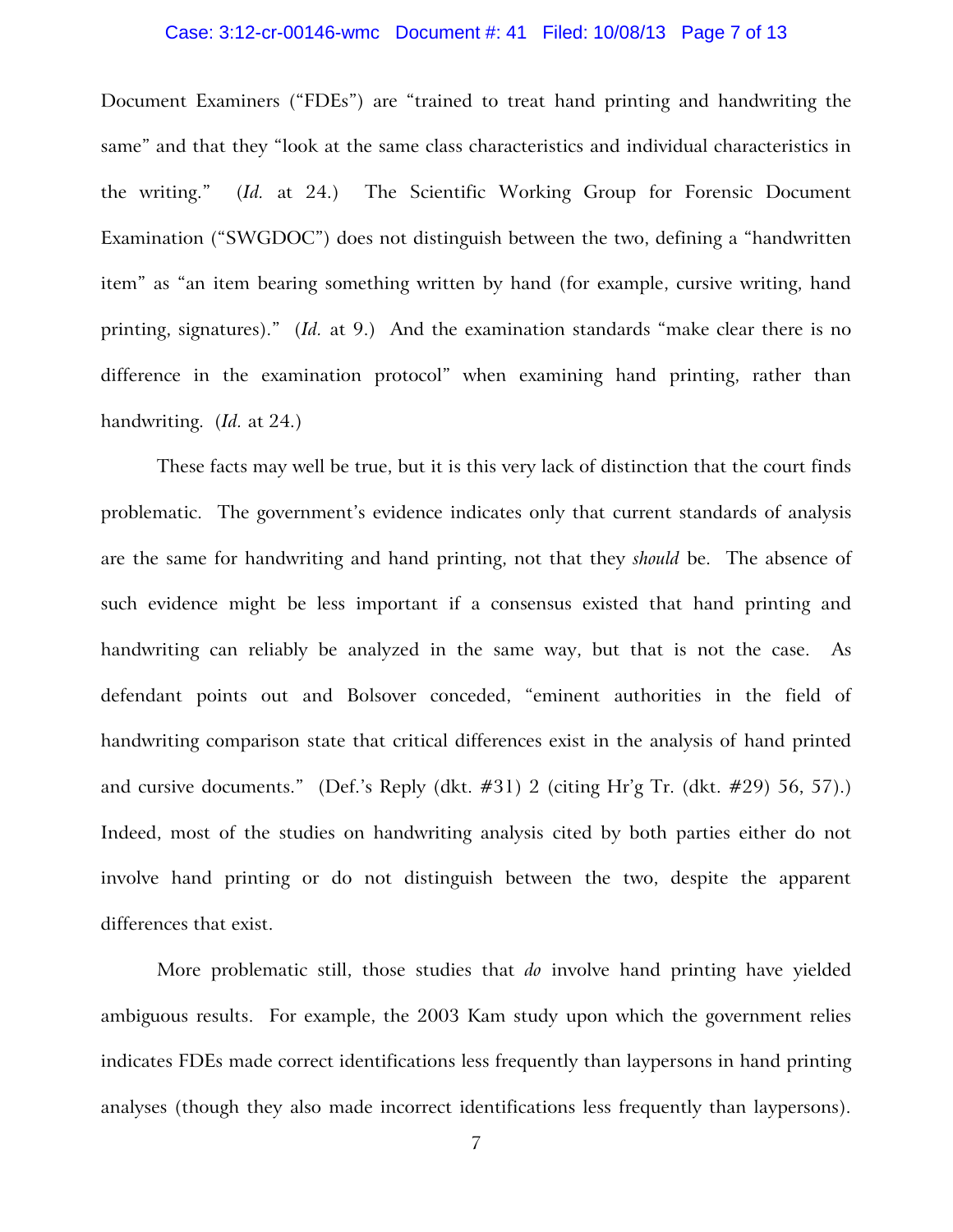#### Case: 3:12-cr-00146-wmc Document #: 41 Filed: 10/08/13 Page 8 of 13

(Pl.'s Exh. 28, at 3.) Additionally, as defendant points out, Kam's analysis revealed a higher false identification rate for hand-printed documents than handwritten documents. (*See id.* (wrong association rate of FDEs was 5.5% for non-hand-printed documents and 9.3% for hand-printed documents).) The 2002 Srihari and the 2009 Durina studies apparently also included hand printing, but it does not appear that they actually differentiated between printing and writing in reporting their results. (*See* Pl.'s Exhs. 12, 30.) Ultimately, the limited testing that exists is inconclusive as to the reliability of hand printing analysis. Thus, while the government appears to be technically correct that standards exist controlling the technique's operations (one of the *Daubert* factors), that fact does not tend to establish reliability without some evidence that those standards are actually appropriate in the hand printing context.

The standards at issue are also extremely discretionary, which likewise tends to undermine the reliability of the techniques used in handwriting analysis. As the government indicates, some flexibility in standards may be required to adapt to the different variables that may arise from case to case, meaning that a "numeric baseline" may not be appropriate (Pl.'s Br. (dkt.  $\#30$ ) 21), but the standards governing handwriting analysis appear almost entirely discretionary. Bolsover indicated that analysts must rely on their individual training and experience to differentiate between an intrapersonal variation and an interpersonal difference in handwriting. (Def.'s Br. (dkt. #31) 5 (citing Hr'g Tr. (dkt. #29) 62, 65).) Though SWGDOC provides guidelines for nine separate conclusions an analyst can draw, Bolsover conceded that analysts must rely entirely on their experiences and individual training to determine when a case warrants a particular conclusion. (Hr'g Tr. (dkt. #29) 98-99.) By itself, a lack of more clearly-defined standards may not warrant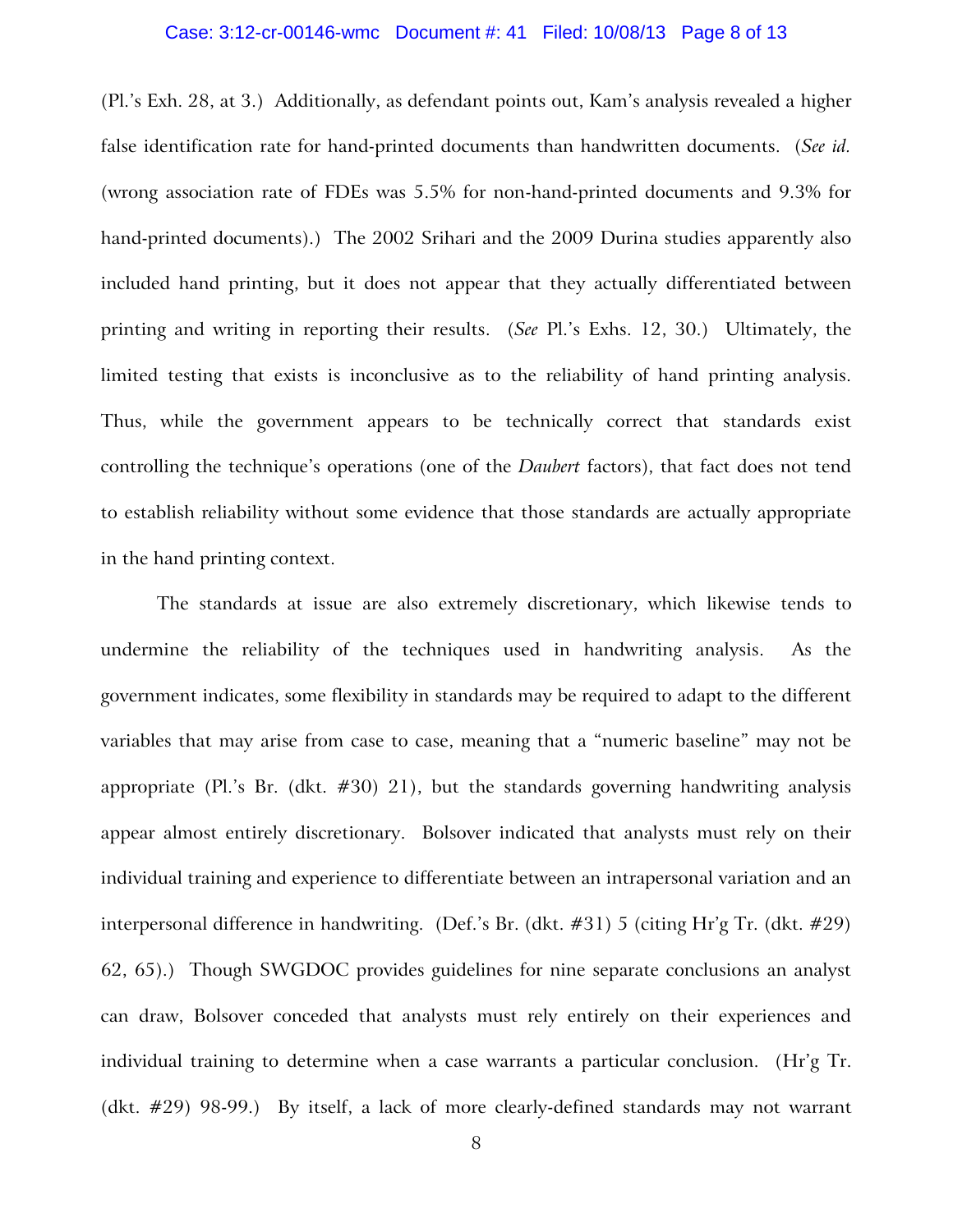#### Case: 3:12-cr-00146-wmc Document #: 41 Filed: 10/08/13 Page 9 of 13

exclusion, but the standards governing handwriting analysis only minimally "control[] the technique's operation." *Daubert*, 509 U.S. at 594.

Likewise, peer review and publication on the specific practice of hand printing analysis (another of the *Daubert* factors) is limited. While Bolsover pointed out numerous peer-reviewed journals that address forensic document examination, she conceded the discipline of forensic document examination comprises more than just hand printing analysis. (Hr'g Tr. (dkt. #29) 53-54.) A mere list of journals does not convince the court that the specific techniques at issue in this case have been peer reviewed, particularly given the relative dearth of studies addressing hand printing. The government also argues that every examiner's work is reviewed by another examiner and that additional peer review is built into the lab accreditation process (Pl.'s Br. (dkt. #30) 11), but the court is not persuaded that this fact adds to the reliability of the analysis here, since those examiners and accreditors would presumably apply the same standards of handwriting analysis that Bolsover applies, none of which have been adequately tested, at least in the hand printing context.

The known or potential rate of error is also a relevant factor under *Daubert*. The court agrees with the government that a 0% error rate is unnecessary for purposes of demonstrating reliability. *See Daubert*, 509 U.S. at 590 ("[I]t would be unreasonable to conclude that the subject of scientific testimony must be 'known' to a certainty; arguably, there are no certainties in science."). As already discussed above, however, the testing that has been performed as regards to hand printing analysis has yielded ambiguous results at best.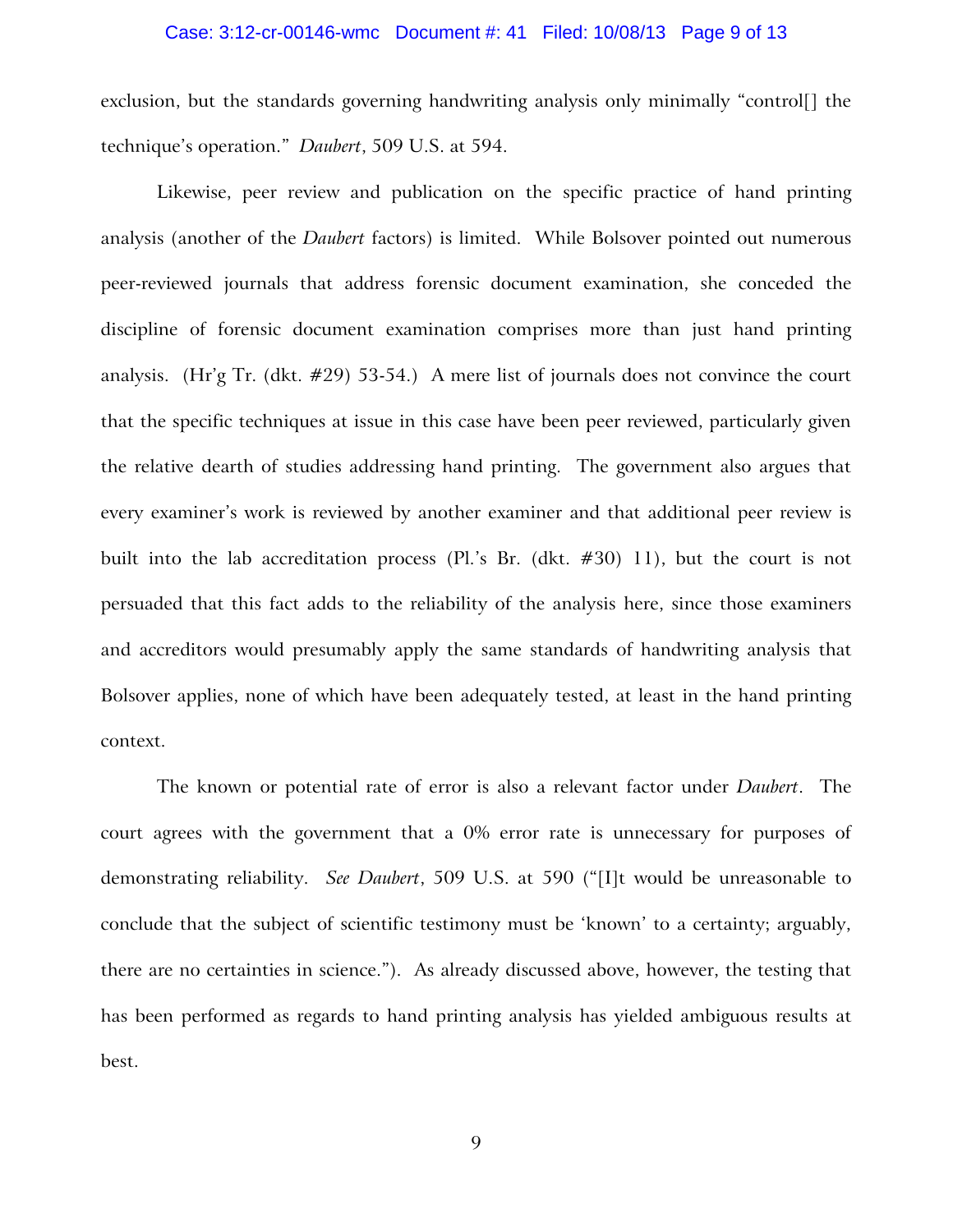#### Case: 3:12-cr-00146-wmc Document #: 41 Filed: 10/08/13 Page 10 of 13

Finally, *Daubert* explains that the court may consider other factors in analyzing whether a given expert's testimony rests on scientifically valid principles. *See id.* at 593 ("Many factors will bear on the inquiry, and we do not presume to set out a definitive checklist or test."). Here, the court finds the lack of reliable blind testing worth emphasizing. The government seeks to dismiss the need for such testing, stating that "FDEs cannot be swayed by doing a side-by-side comparison of a known and questioned writing, because FDEs start from a neutral position in every comparison they make." (Pl.'s Br. (dkt. #30) 29.) This misses the point of double blind testing, which is generally meant to avoid the possibility of observer effects and biases. (*See* Nat'l Academy of Sciences, Strengthening Forensic Science in the United States: A Path Forward 8 (2009) (Def.'s Exh. 40) (noting that "[a] body of research is required to establish the limits and measures of performance and to address the impact of sources of variability and potential bias" and that "[s]uch research . . . seems to be lacking in most of the forensic disciplines that rely on subjective assessments of matching characteristics").) At any rate, this information about testing procedures, though not determinative on its own, is another indicator that the methodology at issue lacks a baseline level of reliability, particularly given the reality that "[t]he findings of forensic science experts are vulnerable to cognitive and contextual bias." (*Id.* at 8 n.8.)

In addition, the government failed to provide indicia of reliability as regards Bolsover's testimony in this specific matter. Her report is entirely conclusory, without any discussion of the underlying bases that allowed her to "identif[y]" Gerald Johnsted as the writer of the questioned communications. (*See* Stephen Meyer Aff. Exh. 4 (dkt. #14-4).) When asked about her report at the hearing, Bolsover conceded that it was nothing more than a "naked opinion" and justified it by saying that lab examiners "are not being paid by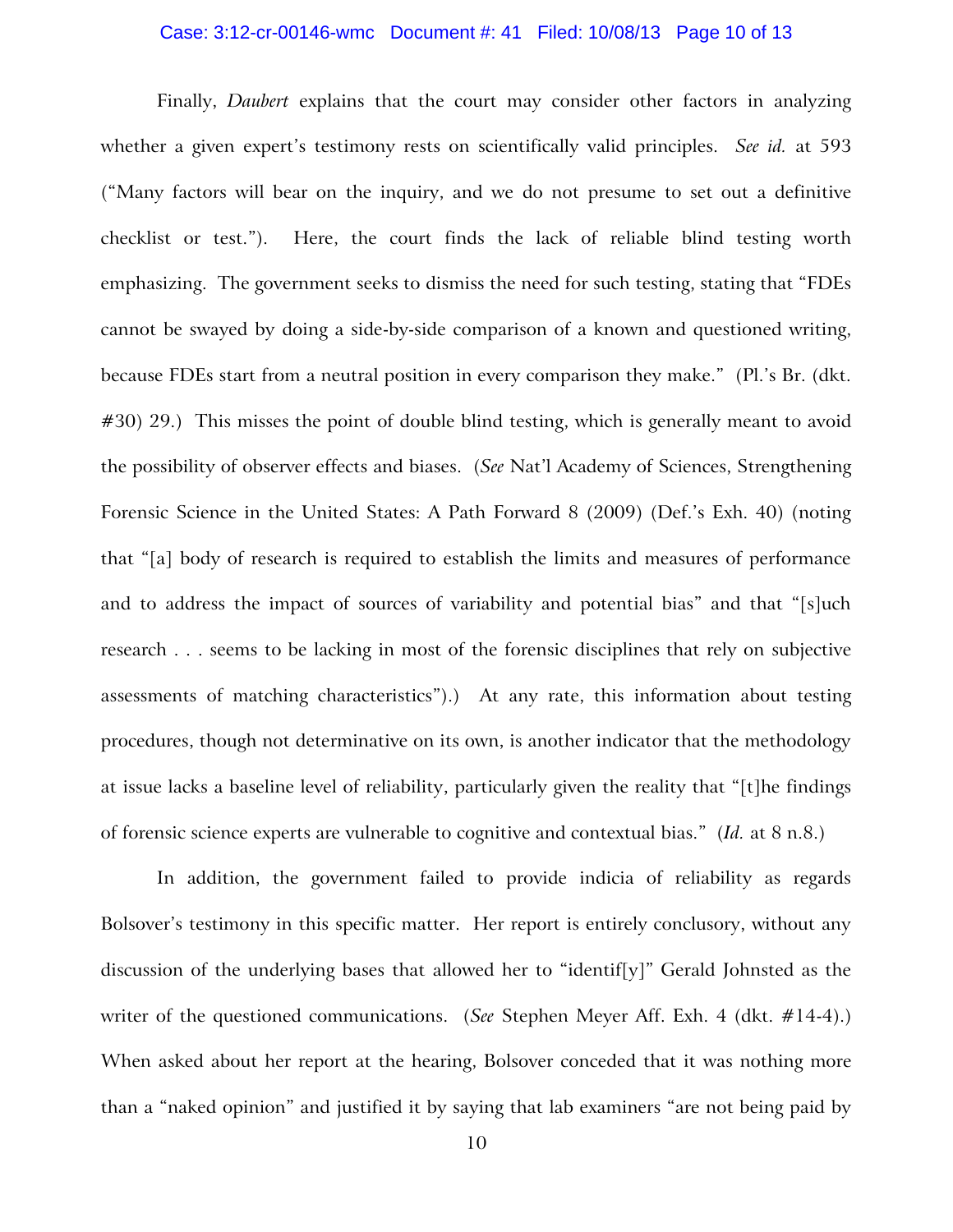#### Case: 3:12-cr-00146-wmc Document #: 41 Filed: 10/08/13 Page 11 of 13

the hour." (Hr'g Tr. (dkt. #29) 49-50.) Even when given the opportunity at the hearing, Bolsover failed to provide *any* characteristics of uniqueness or variations in the communications at issue to give the court some level of baseline confidence that she had based her testimony on "sufficient facts or data" and that she "reliably applied the principles and methods to the facts of the case." Fed. R. Evid. 702. The government's decision to provide nothing more than Bolsover's single-sentence conclusion, and in particular to provide no explanation of the underlying basis for her conclusion, leaves the court with nothing to hang its hat on in determining whether Bolsover's methodology and analysis in this case are supported by scientifically-valid principles. Just as troubling, it would also leave defendant and his counsel with nothing on which to base an effective crossexamination (one of the "traditional" means of attacking shaky evidence). *See Daubert*, 509 U.S. at 596.

The government points out that every circuit court to review a district court's decision to admit handwriting analysis has affirmed that decision. *See Deputy*, 345 F.3d at 509 (collecting cases). But that argument is unavailing here. First, although circuit courts have affirmed lower courts' decisions to permit expert testimony on handwriting analysis, there remains "some divergence of opinion as to the soundness of handwriting analysis," and "[s]everal district courts . . . have rejected handwriting analysis, finding it lacks scientific reliability." *Id.* (collecting cases). As defendant correctly points out, the circuit courts were also reviewing the district courts' decisions under deferential standards of review; they were not laying down a rule that handwriting analysis must always be admissible under Rule 702. *See United States v. Prime*, 431 F.3d 1147, 1152 (9th Cir. 2004) (abuse of discretion); *United States v. Crisp*, 324 F.3d 261, 265 (4th Cir. 2003) (abuse of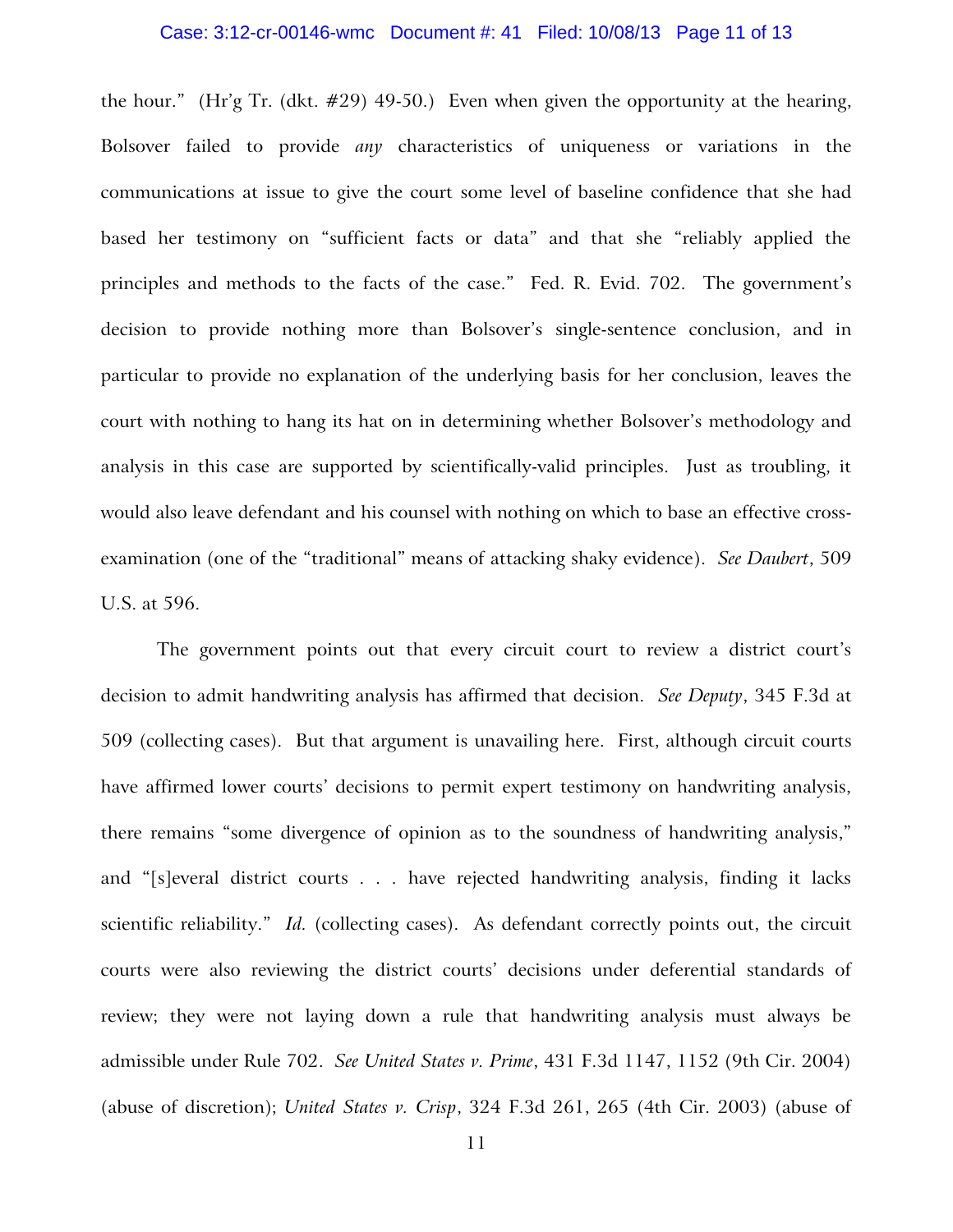#### Case: 3:12-cr-00146-wmc Document #: 41 Filed: 10/08/13 Page 12 of 13

discretion); *United States v. Mooney*, 315 F.3d 54, 62 (1st Cir. 2002) (abuse of discretion); *United States v. Jolivet*, 224 F.3d 902, 906 (8th Cir. 2000) (finding "no abuse of discretion, much less plain error"); *United States v. Paul*, 175 F.3d 906, 909 (11th Cir. 1999) (abuse of discretion); *United States v. Jones*, 107 F.3d 1147, 1156 (6th Cir. 1997) (applying abuse of discretion standard to expert's case-specific testimony); *United States v. Velasquez*, 64 F.3d 844, 850-51 (3d Cir. 1995) (abuse of discretion).

The lack of a definitive ruling on admissibility of expert testimony on handwriting is understandable given the Supreme Court's holding that a Rule 702 inquiry involves "determin[ing] reliability in light of the particular facts and circumstances of the particular case." *Kumho Tire Co.*, 526 U.S. at 158. Certainly none of the cases discussed above dictates that this court *must* find expert testimony regarding handwriting analysis admissible, much less *must* find that hand printing analysis is admissible in the particular facts and circumstances of this case.

The dearth of studies demonstrating the reliability of hand printing analysis may be due to a lack of investigation into the discipline, which does not necessarily mean that such analysis is unreliable by its nature*.* Even so, the Supreme Court in *Daubert* directed trial judges to play the role of gatekeeper as far as unreliable evidence is concerned, understanding the risks that attend:

> [I]n practice, a gatekeeping role for the judge, no matter how flexible, inevitably on occasion will prevent the jury from learning of authentic insights and innovations. That, nevertheless, is the balance that is struck by Rules of Evidence designed not for the exhaustive search for cosmic understanding but for the particularized resolution of legal disputes.

*Daubert*, 509 U.S. at 597.